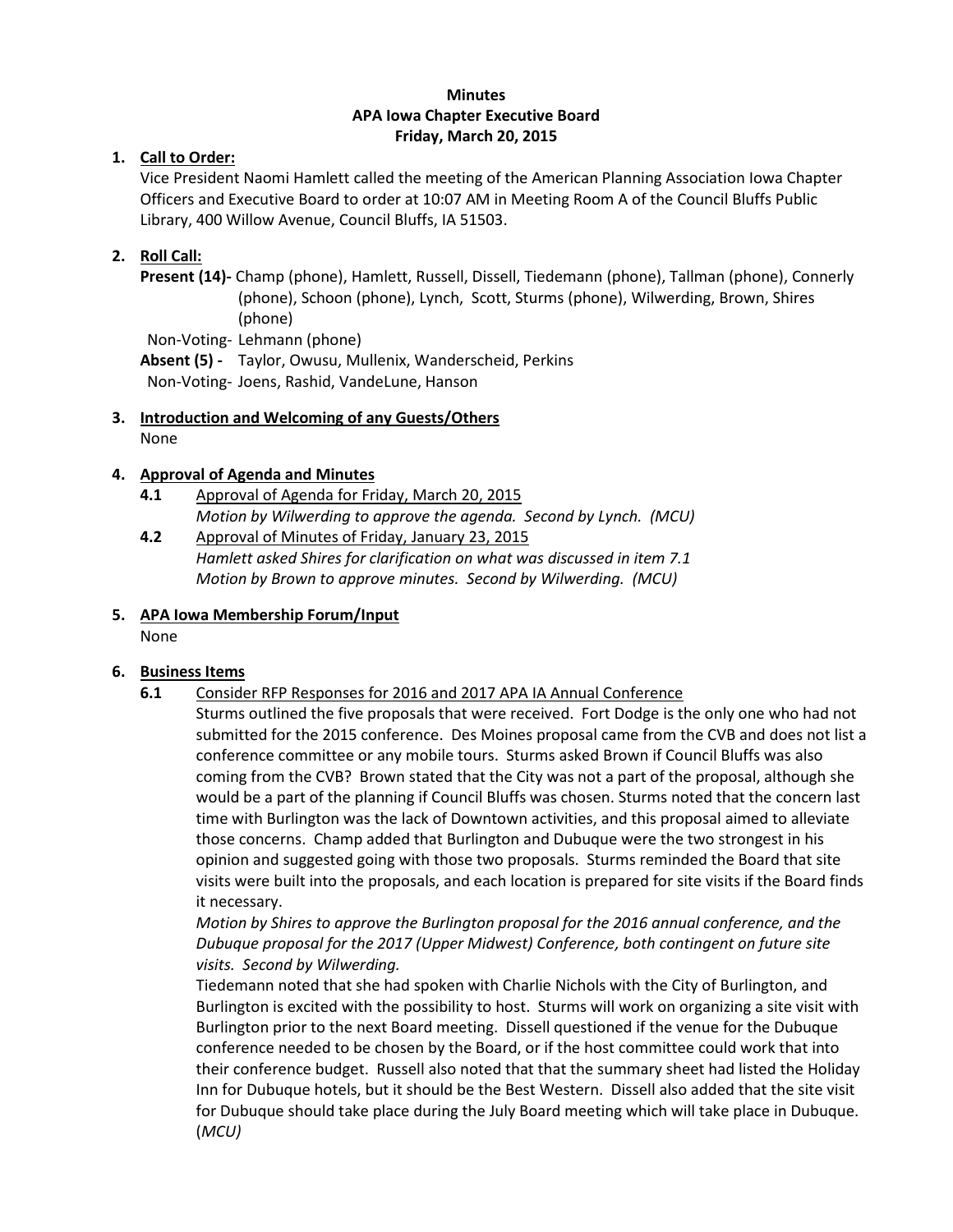**6.2** Consider Memorandum of Understanding between the Iowa Association of Regional Councils and APA IA regarding the Joint 2015 APA IA Annual Conference

Hamlett reminded the Board that at our last meeting we approved a partnership with IARC to have a joint conference for the 2015 conference in Sioux City. Mary Beth Foster had worked with the IARC Board and they have agreed to the proposed MOU.

*Motion by Russell to approve the Memorandum of Understanding between the Iowa Association of Regional Councils and APA IA regarding the Joint 2015 APA IA Annual Conference. Second by Lynch. (MCU)*

**6.3** Consider APA Iowa Election Process for 2016-2017 Chapter Officers

Dissell explained that now we have switched to the National election cycle (terms starting on January 1 instead of March 1), National is able to better assist the Chapter with elections. National will handle all points of the election, including call for nominations. Dissell added that even though we got rid of the Teller Committee when National runs the elections, we still have to appoint the Nominating Committee; although this is a good idea as the Chapter can assist National in gathering nominations.

*Motion by Lynch to approve APA Iowa Election Process for 2016-2017 Chapter Officers. Second by Wilwerding. (MCU)*

**6.4** Consider Sponsorship of 2015 County Planning and Zoning Officials of Iowa Spring Conference, May 20-22 at Honey Creek Resort

Dissell explained that the sponsorships levels are similar to what they have been the past few years, although there is an addition of a bronze level for sponsors to contribute, but not attend the conference. Dissell suggested that the Board go with the bronze level as the Chapter did not send an attendee last year, but it has been beneficial to be able to promote chapter –only membership, as well as the fall conference.

*Motion by Russell to approve sponsorship of 2015 County Planning and Zoning Officials of Iowa Spring Conference, May 20-22 at Honey Creek Resort, at the bronze level. Second by Scott. (Motion carried 13-0, Dissell abstained)*

# **7. Discussion Items**

**7.1** Discuss 2015 APA IA Conference in Sioux City

Wilwerding informed the Board that the conference committee had a conference call a few weeks ago. The local host committee is doing an excellent job at organizing the conference. The committee is looking to get call for session out by early April, and is still in need of keynote speakers and sessions.

- **7.2** Discuss 2015 APA Conference in Seattle Hamlett noted that quite a few people are planning on attending the Seattle conference and reminded the Board of the all-Iowa reception on Monday, April 20 at the Tap House Grill.
- **7.3** Discuss National APA Grant Application from CDC Grant Funds Champ noted that this project is moving forward. John Peterson is working hard, and the group is waiting on National to announce before the project can be fully rolled out. Peterson may be at the next meeting to discuss the project.
- **7.4** Discuss Strategic Planning Workshop, Feb. 20th, 2015, 10:00–2:00, Pleasant Hill City Hall Hamlett noted that the workshop, which was held in the Council Chambers of the Pleasant Hill City Hall, had a great turnout. Hamlett explained the outline of the proposed strategic plan, which is similar to the last plan that was done. That last plan was heavy on organizing CM events with the inception of CM requirements at the National level, and APAIA has done a great job of achieving that strategic planning goal. Dissell informed the Board of the differences between the "life" membership category and the "retired" membership category, which was questioned during the planning session. Dissell added that the chapters membership is going up, which shows we are achieving most of our goals. There are a few membership categories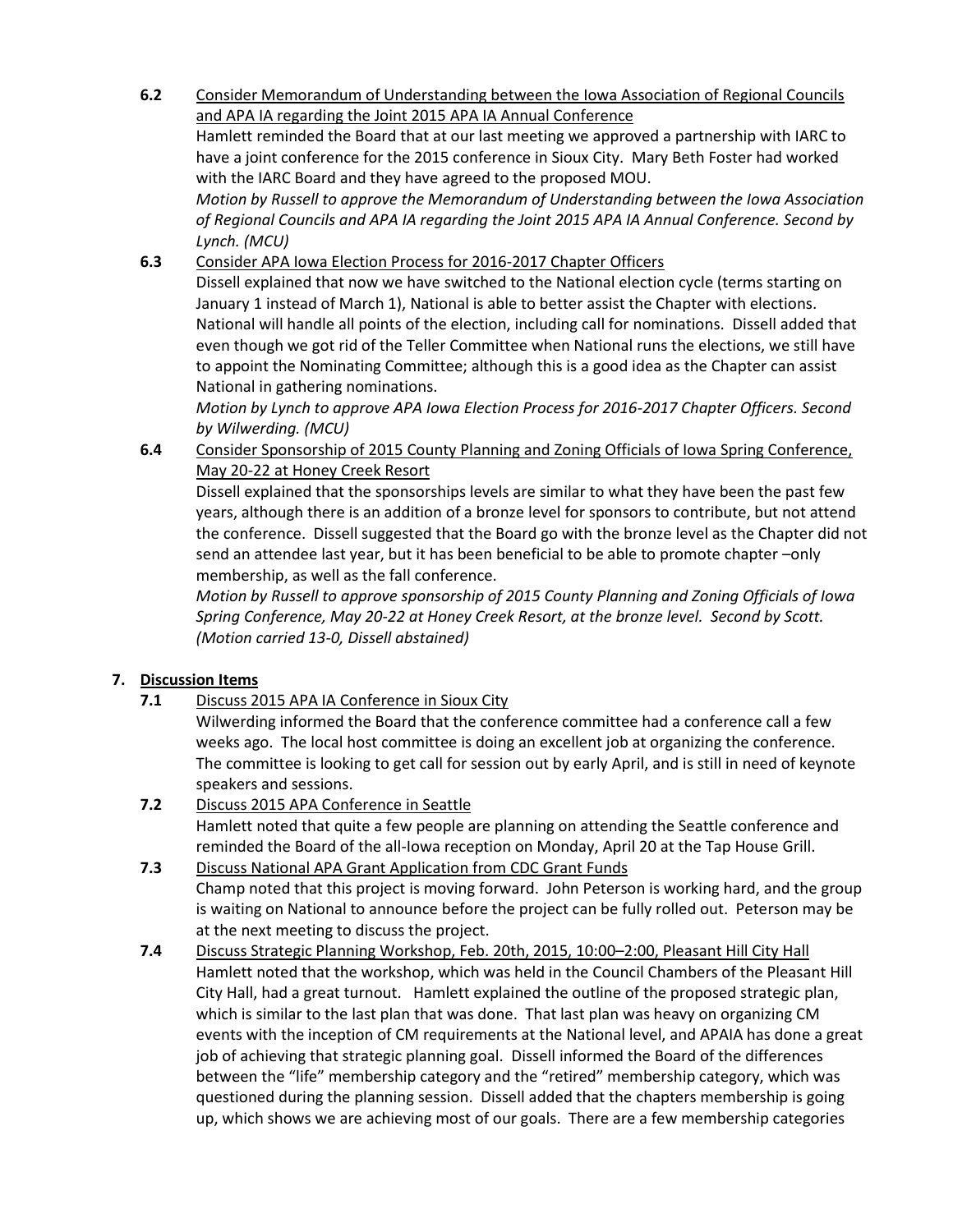which are really low, and it may be a good idea to start focusing on those categories, as well as retention of our current members. Naomi added that Matt Flynn with the City of Davenport is trying to organize events for the Eastern Iowa Planners. Previously the Board had discussed allocating funds for these types of events. Lehmann asked about other events in Eastern Iowa and noted that many students from the University of Iowa would be interested. Sturms noted that each program area is allowed a committee according to the by-laws, and establishing these committees will be imperative to making sure the strategic planning goals are met. Champ is planning on sending out an e-mail to the membership explaining each committee and seeking volunteers. Hamlett discussed the "Chapter Historian" idea with the Board. Champ added that it's a good goal to have, but questioned if we needed to add an entire new position for it. Dissell recommended passing those responsibilities onto the Chapter Secretary. Lynch discussed the new mentorship program, and added that it should be a goal of the Board to make sure the program continues to evolve. Scott discussed how the Board could do a better job on promoting FAICP membership for its members through the Awards program. Hamlett discussed the outreach component of the plan and how APA IA needs to start educating civic leadership and the public on the importance of planning.

### **8. Officers Reports**

- **8.1** President (Champ) No Report
- **8.2** Vice President (Hamlett) No Report
- **8.3** Immediate Past-President (Russell) No Report
- **8.4** Secretary (Dissell) Dissell noted that membership is still trending up, and adding the chapter-only members helped.
- **8.5** Treasurer (Tiedemann) Tiedemann summarized her attached reports, noting that the deposit for the fall conference was paid.

*Motion by Dissell to receive and accept treasurer's report. Second by Lynch.* (MCU)

# **9. Executive Board Reports**

- **9.1** Professional Development Officer (Taylor) No Report
- **9.2** Planning Board Member(Tallman) No Report
- **9.3** University of Iowa (Connerly) Connerly updated the Board on his recent illness, and hopes to be back in full force by the start of the fall semester. University of Iowa students are continuing their work on their 3 projects and Sioux City and two in Decorah.
- **9.4** Iowa State University (Owusu) No Report
- **9.5** At Large Representatives (Lynch/Schoon/Scott)

Lynch noted that she and Sturms have received several inquiries about starting interest area groups, such as transportation, health and planning, emerging professional, etc. There was a thought to make the monthly happy hours themed based, but there was some hesitation that might turn people away from those. Lynch is exploring an idea of doing theme based networking lunches where panelists can give short presentations. Lehmann noted that students at the University of Iowa would be interested in these.

Scott attended the National Bike Summit in Washington DC and has some good idea for the Chapter from there. Scott informed the Board of the Vison Zero Act which focuses on ending